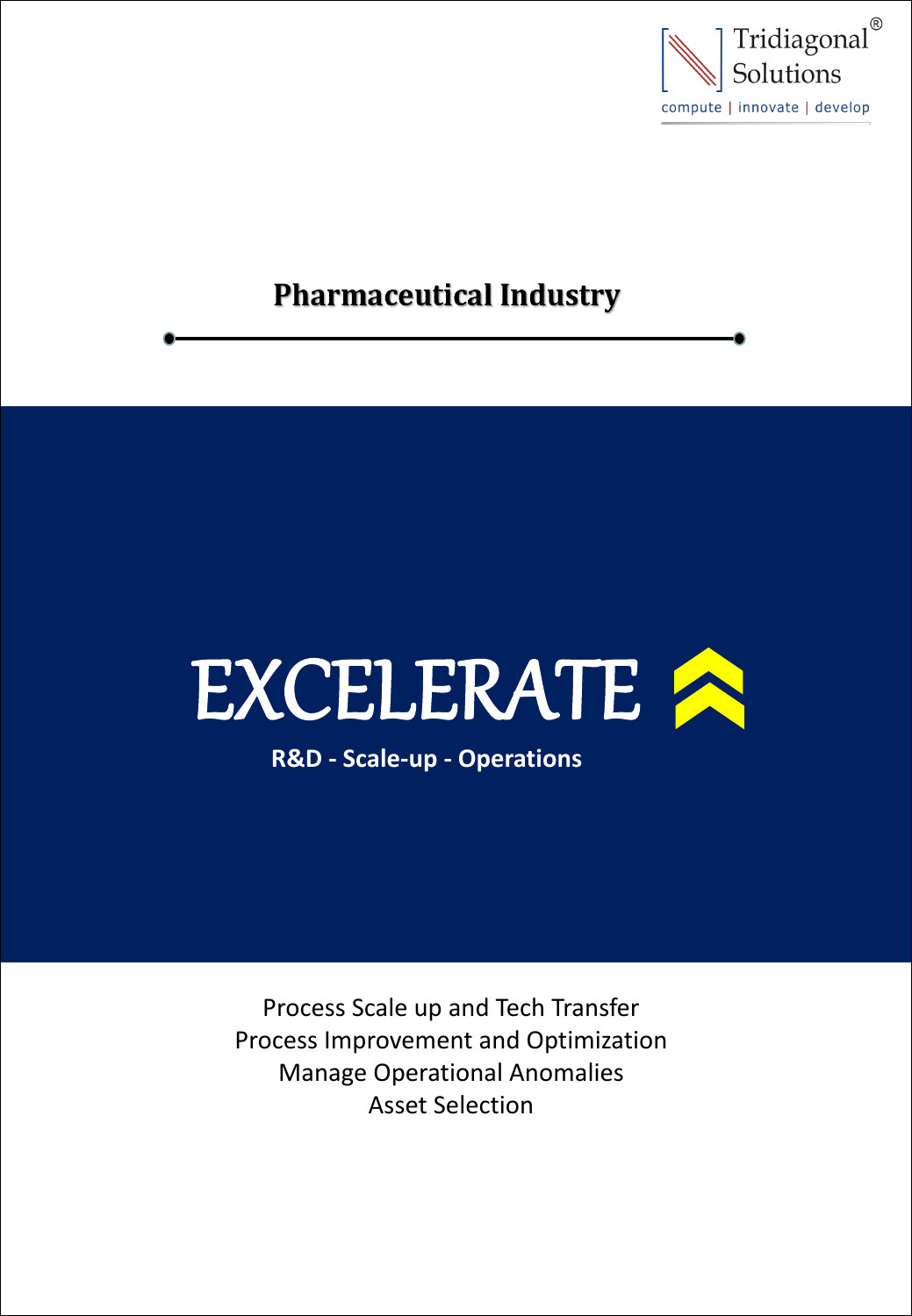As we know with QbD-based process development being mandated by the FDA, it is important to identify and then optimize critical process parameters (CPP's) for various unit operations. Today, process engineers spend more time in DOE studies and do OFAT/univariate/multivariate analysis, which is cumbersome and time-consuming (especially if non-standard equipment/ multi-phase recipes are involved). The industry puts pressure to look at Asset utilization, Process optimization /first-time-right manufacturing and optimized CPPs for getting the consistent quality product (desired CQA's).



#### **Pharmaceutical Industry- Process flow chart**

The Physics-based advanced modeling and validation of equipment/ unit operations assist process engineers in validating Critical Process Parameters (CPPs) and design of Experiments (DOE) studies. Advance Modeling includes CFD, DEM and Analytical Modeling. These predictive (Flow models) models give better insights in terms of process understanding, equipment selection/characterization, and optimizing CPPs.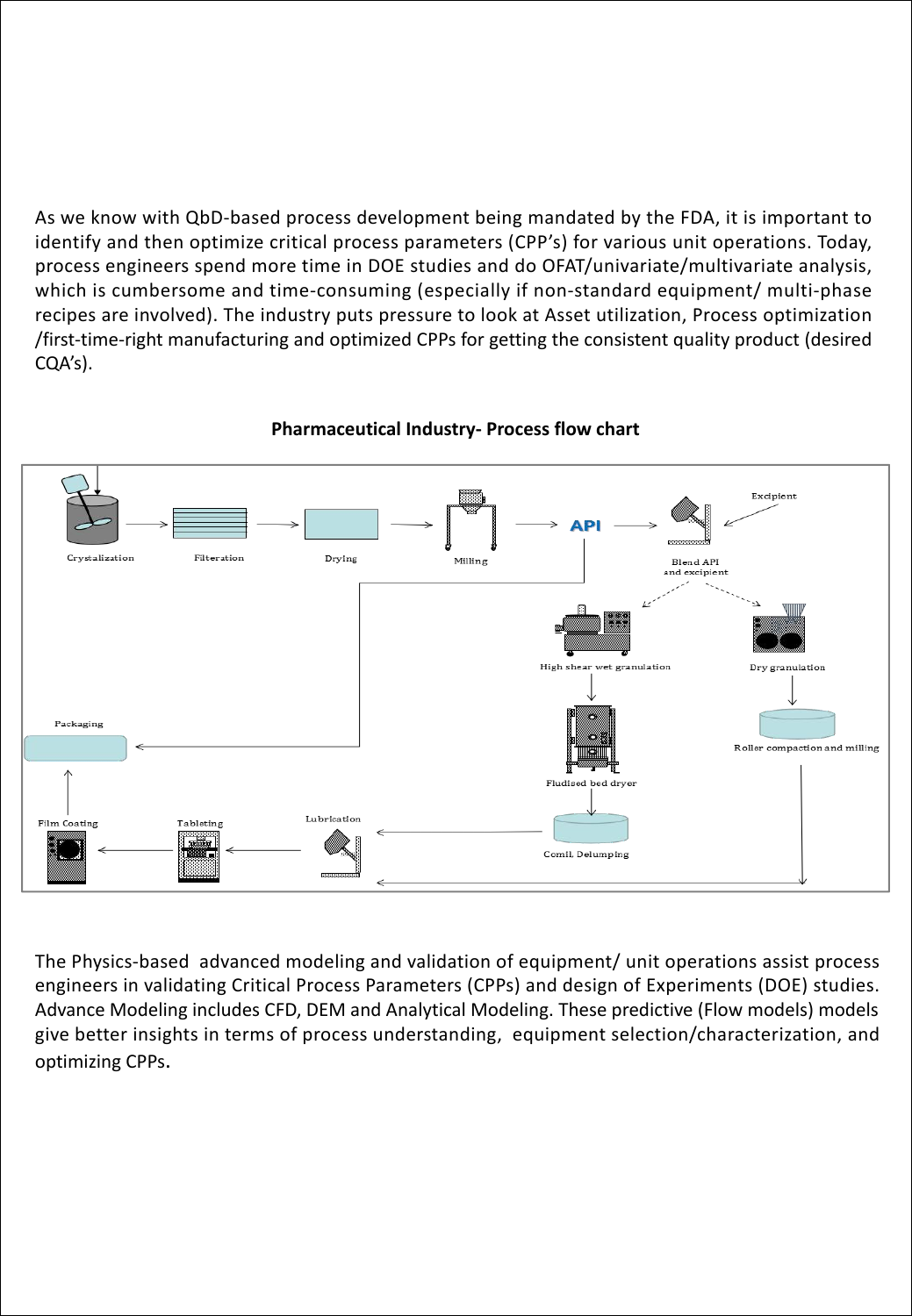#### **Reaction:**

- Indentify all the critical hydrodynamic parameters.
- Improve conversion and yield by studying  $\overline{\phantom{a}}$ desired process parameter.
- Compare distinct reactant or solvent feed strategies.
- Helps in optimizing heat and mass transfer and in reducing batch cycle time by knowing all the CPPs and CQA.
- Aids in Reactor Design, Selection and Management.





**Fig: Contours of density Fig:Contours of velocity for**



#### **Crystalization:**

- Identify mass balance, crystallization kinetics, and drying kinetics.
- Helps in controlling particle size distribution and polymorph.
- Helps in process Scale up and optimization through virtual experiments, which further reduce the cost occurring due to multiple trial-n-error.
- Study CPPs and CQAs which helps in getting **impinging jet system** the desired quality right at first time.

#### **Drying:**

- Study drying rate, heat transfer and mass transfer, granual size and granular size distribution to achieve the desired quality.
- Analyze the performance of the dryer before making major structural changes to the dryer.
- Predictive analysis to avoid unnecessary downtime due to change in the dryer.





#### **Powder Mixing:**

- Helps in getting appropriate blend uniformity by knowing CQA and CMA.
- Helps in batch cycle time reduction as well as scale up by analyzing coefficient of restitution, coefficient of friction, Coefficient of rolling friction, flow field and vessel flow characteristic, and shear stress distribution.
- Examines the performance of mixers and predicts the degree of mixing achieved.
- Study the drug excipient compatibility to minimize unexpected stability failures and Front view **Vertical mixing** Front View predicts the degree of mixing achieved.<br>
• Study the drug excipient compatibility to<br>
minimize unexpected stability failures and<br>
maximize the shelf life of the drug product.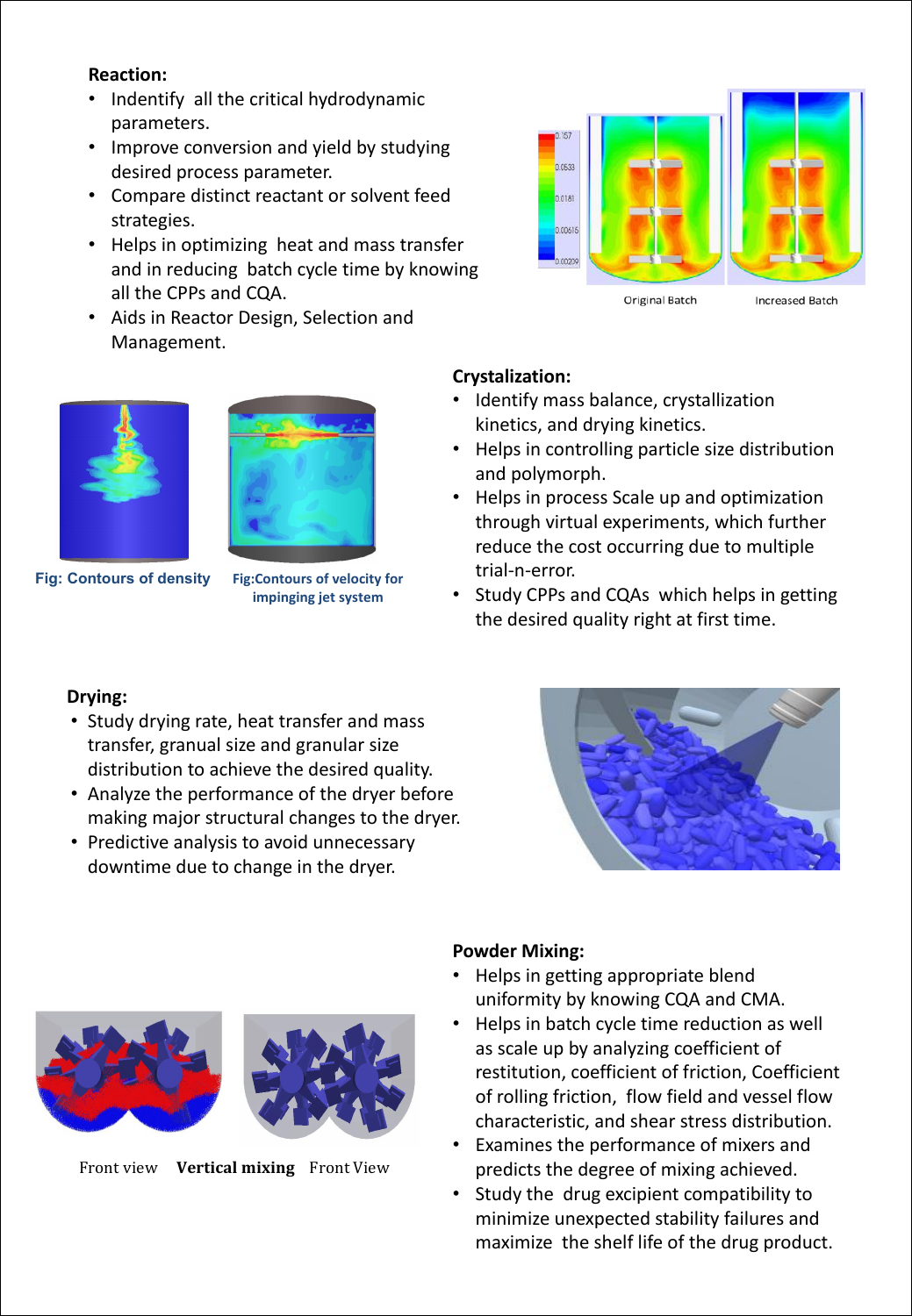#### **Dry granulation or wet granulation:**

- Analyse various input parameters and provides the better insight on the outcome of the system.
- Helps in Batch cycle time reduction and Utility cost cutting.
- Describe and resolve the issues at the grain scale, kiln scale as well as the plant scale.





#### **Tablet die filling:**

- Study the speed of carousel (rotation rate), fluid flow properties (punch speed), material flow properties, feed frame paddle speed and feed rate to provide the better insights about the process.
- Enables better understanding of powder flow ability impact on process efficiency by studying and analyzing the bulk density, compressibility and tablet hardness.

#### **Tablet Coating:**

- Enables the strategies for cycle time reduction, throughput increase and energy optimization by studying coating score distribution, air flow velocity, spray pattern, bed position, contact time distribution and coating thickness.
- Helps to understand principles of the tablet coating process by analyzing various critical process parameters and critical parameter matrix.
- Provides optimal process conditions in regard to the heat and mass transfer.





#### **Drug Delivery devices:**

- Provides the ability to predict dissolution and absorption of a drug, in particular, circumstances.
- Provides the optimization of both design and use of medicine required.
- Provides important insight about the flow structure which can help to improve the dosage efficiency.
- Suggest a geometric modification to improve particle delivery efficiency.
- Predict the particle laden flow to obtain better insight about the mixing behavior of such flows.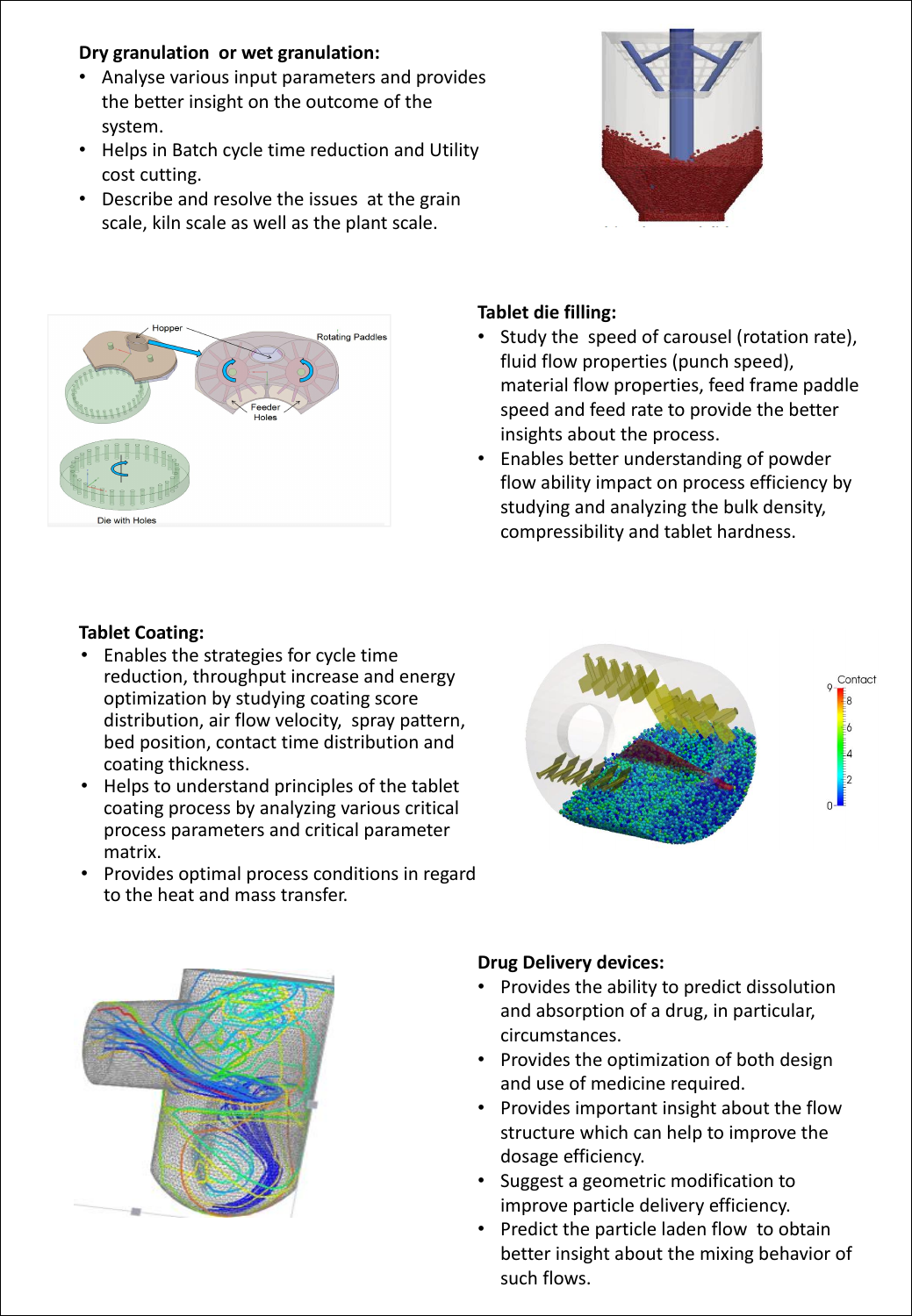#### **Freeze technology**

- Improve the design by gaining deeper insights about the process.
- Investigate the laboratory-scale freeze apparatus as well as the industrial-scale condenser for easy scale up.
- Investigates the influence of the condenser geometry, flow dynamics and ice deposition on process efficiency.
- Minimize cost of testing and shorten drying time to increase yield

#### **Fludised bed technology**

- Studies the drying rate as well as fluidization profile at different particle sizes to improve the scientific understanding and optimize the drying process.
- Minimize cost of testing and shorten process time to increase yield

#### **Packaging**

- Predictive analysis helps to reduce the time and cost incurred during the Trial-and-error experiment along the filling lines.
- Conduct virtual experiments before changes are made to the filling lines or to the package geometry.
- Allows a wide range of conditions to be tested virtually and leads to an optimized filling process.

#### **Milling**

- Model describe the particle breakage and particle sizes phenomina.
- Helps in Process and Energy optimization by understanding process parameter like feed rate, spindle speed, agitator speed, blade design, etc.
- Analyses the performance of Miller before making any major structural changes.